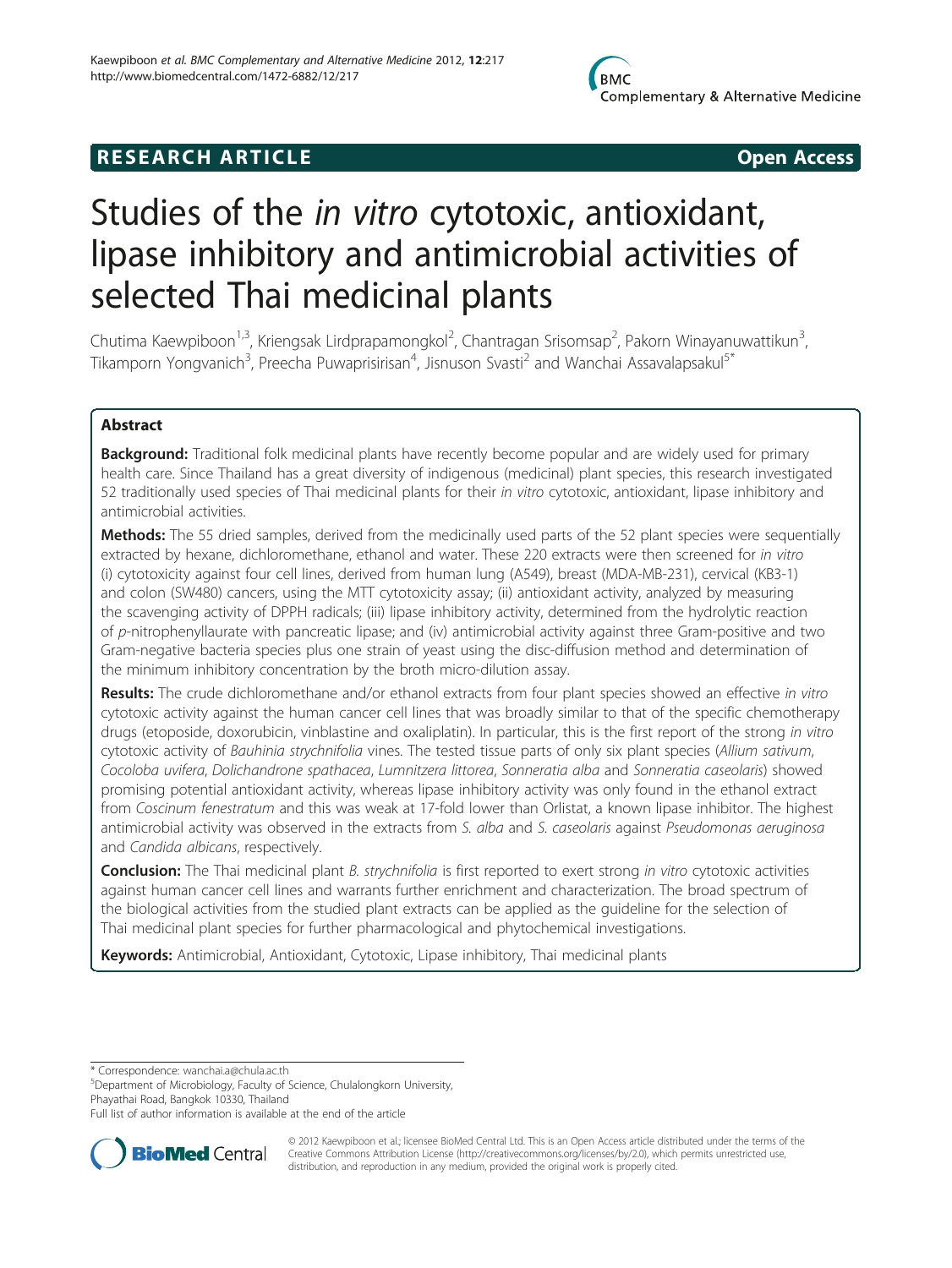# Background

Recent investigations into plants that have been the basis of traditional medicine for a long time have revealed a significant number of novel metabolites with potent pharmacological properties [[1-3](#page-6-0)]. For example, the chemotherapeutic drug, pacitaxel (Taxol) was initially discovered from the bark of the Himalayan Yew tree by screening for anticancer activity in plant extracts [\[4](#page-6-0)]. Various types of plants have been used not only for dietary supplements but also as traditional folk treatments for many health problems [\[5](#page-6-0)]. Indeed, the long history of folk medicine demonstrates the potential of plants as sources of bioactive compounds [\[6](#page-6-0)]. Traditional medicine is widely used throughout Thailand [\[7](#page-6-0)], with both ready-made preparations and herbal drugs being used, and a number of these Thai medicinal plants have provided the foundation for modern pharmaceuticals and drug leads [[8\]](#page-6-0). Thailand has a great diversity of indigenous (medicinal) plant species and hence is a potential source for bioactive compounds, including those with potential antitumor [[7,9\]](#page-6-0), antioxidant [[10,](#page-6-0)[11\]](#page-7-0), anti-lipase (and so potential antiobesity) [[9,](#page-6-0)[12\]](#page-7-0) and antimicrobial activities [\[13,14](#page-7-0)].

Since current pharmacological reagents are restricted by the increasing spread and evolution of resistance and/or their undesired side effects, and are often difficult to synthesize as the pure bioactive stereoisomer, investigations to explore novel drugs, or those that can act as templates for the development of new therapeutic agents appears imperative. Therefore, the aim of this study was to screen for potential in vitro cytotoxic, antioxidant, lipase inhibitory and antimicrobial activities from the crude extracts of the folk medicinally used parts of 52 species of Thai medicinal plants.

# Methods

#### Chemicals and reagents

Ascorbic acid, chloramphenicol, dimethyl sulfoxide (DMSO), doxorubicin, etoposide, p-iodonitrotetrazolium violet, p-nitrophenyllaurate (p-NPL) vinblastine, oxaliplatin, porcine pancreatic lipase (PPL; Type II: from porcine pancreas), 2,2-diphenyl-1-picryhydrazyl (DPPH) and 3-(4,5-dimethylthiazol-2-yl)-2,5-diphenyltetrazolium bromine (MTT) were purchased from Sigma (USA). Amphotericin B was purchased from Bristol-Myers Squibb (France). Orlistat (Xenical<sup>®</sup>) was purchased from Roche (Italy). Cell culture media and antibiotics were purchased from Gibco (USA). Fetal bovine serum (FBS) was purchased from Hyclone (USA). All other chemicals were of analytical grade.

### Plant materials

Fifty two types of Thai medicinal plants were selected based on traditional medicinal uses. These plants were

grown in Pom Phra Chulachomklao Mangrove Forests, Phra Chulachomklao Fort, Samut Prakarn (Additional file [1:](#page-6-0) Table S1). The taxonomic identification was done by the members of the Mangrove Forest Restoration and Regeneration Project during 2004 to 2008 from the Metropolitan Electricity Authority, using the available taxonomic key with the aid of the relevant literature (e.g. the ecology of mangrove plants [[15\]](#page-7-0) and flora of Thailand). The specimens, collected during August to October 2010, were dried, ground into a fine powder and then extracted as previously described in Mothana et al. [\[16](#page-7-0)] with minor modification. Twenty grams of the sample powder was sequentially extracted with hexane, dichloromethane (DCM) and ethanol (300 mL each), respectively, by Soxhlet extraction for 8 h. The residues were dried overnight and then extracted with 300 mL water in a shaking water-bath at 60°C for 8 h. The obtained crude hexane, DCM and ethanol extracts were evaporated to dryness on a rotary evaporator while the crude water extract was freeze dried. The dried samples were then stored at −20°C until use.

#### In vitro cytotoxic activity assay

The *in vitro* cytotoxic activity of the crude extracts was determined from the mitochondrial activity of cell lines which represent the number of viable cells after the treatment, by using the MTT cytotoxic assay as previously described [[17\]](#page-7-0) on four different human cell lines in tissue culture. The non-small cell lung adenocarcinoma (A549) and breast cancer (MDA-MB-231) cell lines were purchased from the American Type Culture Collection (Manassas, VA, USA). The cervical (KB3-1) and colon (SW480) cancer cell lines were kindly provided by Professor Gottesman (Laboratory of Cell Biology, National Cancer Institute, National Institute of Health, MD, USA) and Dr. Chanida Vinayanuwattikun (Faculty of Medicine, Chulalongkorn University), respectively.

Cell suspensions in complete medium (CM) (either RPMI (A549 and SW480) or DMEM (MDA-MB-231 and KB3-1), supplemented in both cases with  $10\%$  (v/v) FBS, 100 units/mL penicillin and 100 μg/mL streptomycin), were seeded into each well of a 96-well plate  $(5 \times 10^3 \text{ cells per well})$  and incubated at 37°C with 5%  $(v/v)$  CO<sub>2</sub>. After 24 h, the crude extracts at five different concentrations in DMSO (two-fold serial dilutions from 100 to 6.25 μg/mL) dissolved in the respective CM were then added into the wells and further incubated for 72 h. Thereafter, the media in the wells were removed and replaced with fresh CM containing 5 mg/mL MTT and incubated at 37°C for 2 h to allow the formation of the insoluble formazan crystal by the mitochondrial active (viable) cells. The media were then removed, 100 μL DMSO was added to lyse the cell membranes and solubilize the formazan crystals and the absorbance was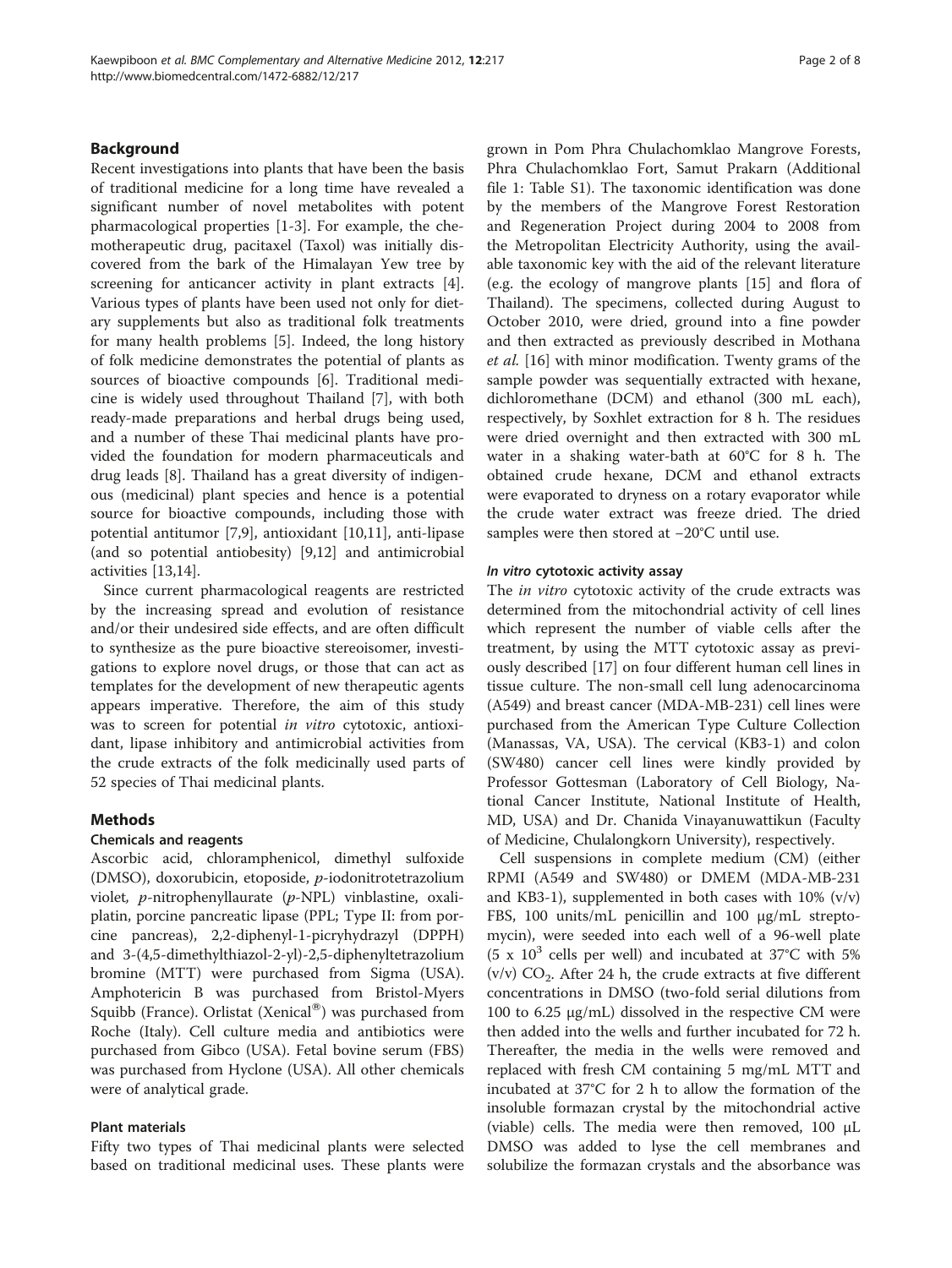measured at 550 nm using a Biochrom Asys UVM 340 Microplate Reader (Holliston, MA, USA). The percentage of cell survival was calculated from Eq. (Eq. 1).

% Cell survival = 
$$
(OD_T/OD_C) \times 100
$$
 (Eq.1)

where  $OD_T$  and  $OD_C$  are the mean absorbance of the treated and the control cells, respectively.

The concentration of the extract which caused a half maximal inhibition of cell proliferation  $(IC_{50})$ , as determined by the MTT assay, was obtained from a semilog plot of the crude extract concentrations against the percentage of cell survival. Etoposide (200–0.39 μg/mL), doxorubicin (50–0.1 μg/mL), vinblastine (100–0.2 μg/mL) and oxaliplatin (100–0.2 μg/mL) were used as the specific positive controls for the A549, MDA-MB-231, KB3-1 and SW480 cell lines, respectively.

#### DPPH radical scavenging (antioxidant activity) assay

The DPPH free radical scavenging assay was used for the evaluation of the antioxidant activity of the crude extracts, as previously described [\[16](#page-7-0)]. The dried crude hexane, DCM, ethanol and water extracts were each dissolved to five different concentrations in ethanol (10, 50, 100, 500 and 1000 μg/mL). The reaction mixture, containing 100 μL of the desired extract concentration in ethanol, 25 μL of 1 mM DPPH and 75 μL of ethanol were added into a 96-well plate and incubated at 37°C for 30 min. The absorbance at 517 nm was then monitored from the yellowish solution in a Biochrom Asys UVM 340 Microplate Reader. The DPPH radical scavenging activity was then calculated from Eq. (Eq. 2).

% of DPPH radical scavenging activity  
= 
$$
[(A_0 - (A_1 - A_2)/A_0)] \times 100
$$
 (Eq.2)

where  $A_0$ ,  $A_1$  and  $A_2$  are the absorbance of the DPPH (no crude extract), the crude extract with DPPH and the crude extract without DPPH, respectively.

The concentration which caused a half-maximal reduced DPPH radical level  $(EC_{50})$  was then determined. Extracts with an  $EC_{50}$  < 10  $\mu$ g/mL were considered as having a high level of antioxidant activity [[18\]](#page-7-0). Ascorbic acid (10, 50, 100, 500 and 1000 μg/mL) was used as a positive control.

### Determination of the lipase inhibitory activity

The lipase inhibitory activity of the crude extracts was estimated from the ability to inhibit the *in vitro* porcine pancreatic lipase activity as previously described [[19](#page-7-0)] with slight modification. Briefly, the dry crude ethanol and water extracts were dissolved in 50 mM Tris–HCl pH 8.5 containing 50% (v/v) DMSO to a concentration of 50 mg/mL. The assay mixture contained 10 μL of one of five different concentrations (two-fold serial dilutions from 2.5 to 0.156 mg/mL) of the crude extracts, 12  $\mu$ L of 20 mg/mL of PPL (type II) in 50 mM Tris–HCl pH 8.5 and 10 μL of 5.1 mM  $p$ -NPL in ethanol. The lipase activity was determined from the hydrolysis of  $p$ -NPL by measuring the absorbance at 410 nm of the  $p$ -nitrophenol product formed at 37°C for 5 min using a FLUOstar OPTIMA micro reader (BMG LABTECH, Offenburg, Germany). The lipase inhibitory activity was expressed as the percentage of the decrease in  $A_{410}$  when PPL was incubated with the crude extracts compared to the negative control (solvent only), and was calculated from Eq. (Eq. 3).

% of enzyme inhibition =  $[E - T/E] \times 100$  (Eq.3)

where E and T are the absorbance of the reaction without and with the crude extract, respectively.

The concentration of the extract which caused a half maximal inhibition of the lipase activity  $(IC_{50})$  was obtained from a semilog plot of the crude extract concentrations against the percentage of enzyme inhibition. Orlistat (250–0.49 μg/mL) was used as the positive control.

#### Antimicrobial assay

Three Gram-positive (Bacillus subtilis (MCCU0351), Micrococcus luteus (MCCU0350) and Staphylococcus aureus (MCCU0352)) and two Gram-negative (Escherichia coli (MCCU0349) and Pseudomonas aeruginosa (MCCU0359)) bacterial strains, plus the yeast (Candida albicans) were used for the antimicrobial screening.

The antimicrobial activities of the crude ethanol and water extracts were determined using the disc-diffusion and broth micro-dilution assays [[16\]](#page-7-0). For the discdiffusion assay, the various microbes were spread at 1.5 x  $10^7$  cells/plate on 9-cm diameter nutrient agar petri dishes. Sterile filter paper discs of 6 mm in diameter (Whatman, cat. NO. 1442125, lot 577125) were impregnated with 2 mg of the crude extract dissolved in 5% (v/v) ethanol, dried and then placed on the surface of the spread agar plates. They were kept for 2 h in a 4°C refrigerator to enable pre-diffusion of the crude extracts and then further incubated at 37°C for 18 h, except for M. luteus (room temperature for 48 h) and C. albicans (30°C for 48 h) [\[20\]](#page-7-0). At the end of the incubation, the antimicrobial activity was evaluated by measuring the diameter of the inhibition zone. An inhibition zone of 10 mm in diameter or more was regarded as representing a high antimicrobial activity. Chloramphenicol (20 μg/disc) and amphotericin B (40 μg/disc) were used as positive controls for the bacteria and yeast, respectively.

The crude extracts that revealed a positive antimicrobial activity in the disc-diffusion assay were then evaluated by the broth micro-dilution assay to determine the minimal inhibitory concentration (MIC) against the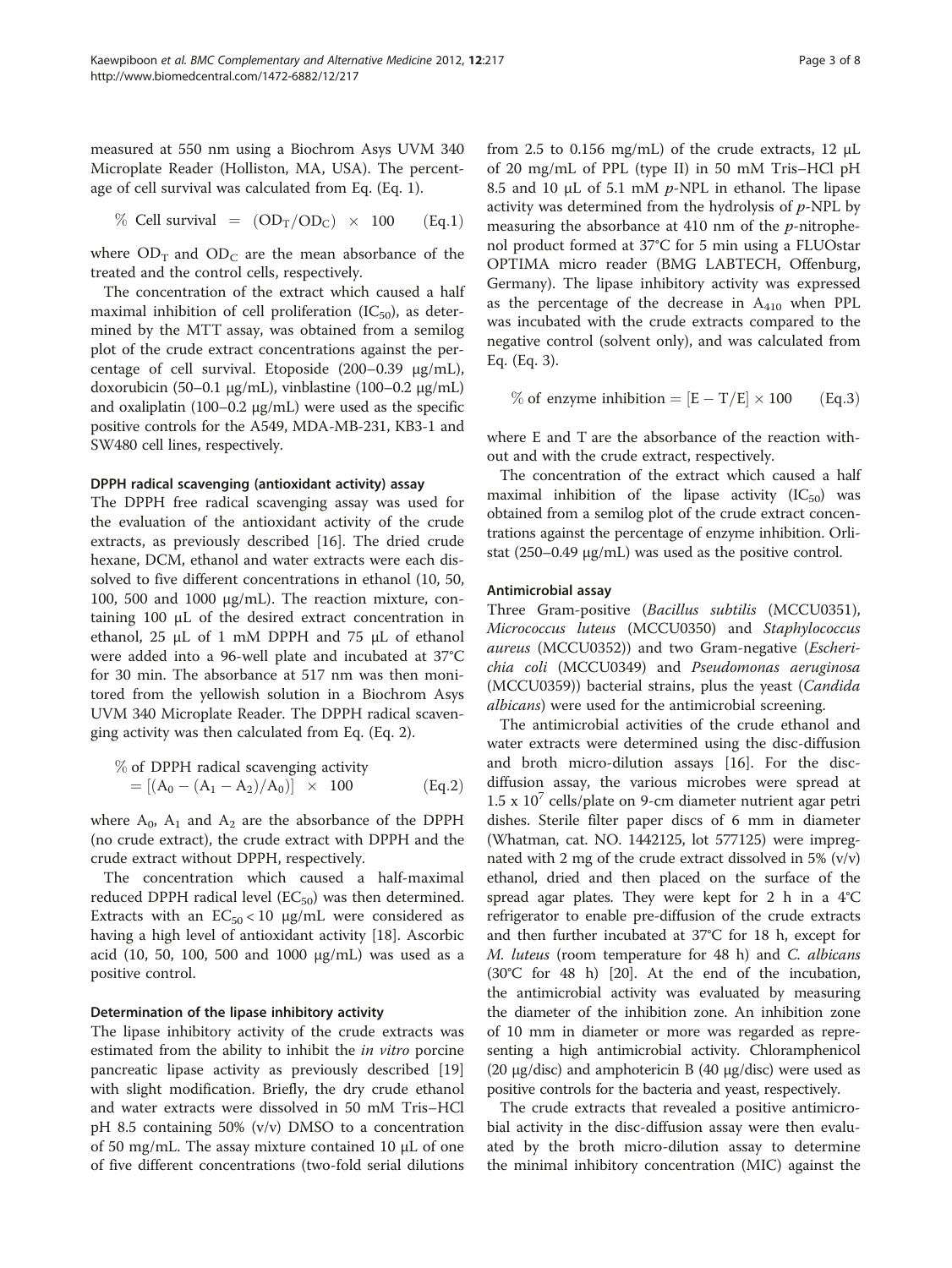microorganisms as previously reported [\[16](#page-7-0)], except with minor modifications. Within sterile 96-well plates, twofold serial dilutions of the selected crude extracts were prepared (in duplicate) in the appropriate broth containing 5% (v/v) DMSO to produce a concentration range of 1,000 to 7.8 μg/mL. The bacterial cell suspension, at 0.5 McFarland standards (approximately  $1.5 \times 10^8$  colony forming units/mL) [[21](#page-7-0)] was added into each well, except for the blank wells which served as extract and media sterility controls. Control cultures for bacterial growth without the crude extract were also included in each plate. The plates were then incubated at 37°C for 18 h, where after 20  $\mu$ L of a 0.04% (w/v) p-iodonitrotetrazolium violet solution was then added to each well and incubated for 30 min. A change in color from yellow to pink, indicating the reduction of the dye from the bacterial growth, was observed. The MIC of the crude extract was determined from the lowest concentration at which no growth of microorganism, as determined by the color change, was observed. Similarly, two-fold dilutions of chloramphenicol (250–7.81 μg/mL) or amphotericin B (500–15.63 μg/mL) were used as a positive control for the bacteria and yeast, respectively.

# Results

Additional file [1](#page-6-0): Table S1 lists the ethnobotanical data of the investigated plant species illustrating their botanical names, the part(s) of the plant used for extraction, the traditional folk medicinal uses of these plant tissues, and the yield obtained from each extract (as % by dry weight of the total dry weight). A total of 220 extracts, representing 52 plant species (since two tissue parts were used for each of Bauhinia strychnifolia, Moringa oleifera and Solanum trilobatum), were screened for in vitro cytotoxic, antioxidant, lipase inhibitory and antimicrobial activities.

# In vitro cytotoxic activity

Of the 52 plant species assayed, the extracts from only four species (B. strychnifolia vines, Coscinium fenestratum stems, Eurycoma longifolia roots and Kalanchoe pinnata leaves) displayed potential in vitro cytotoxicity against the four human cancer cell lines tested (Additional file [1:](#page-6-0) Table S2).

In terms of the deduced  $IC_{50}$  values, the crude water extracts had only a weak  $(> 20 \mu g/mL)$  to essentially no activity in all cases, but for the other less polar extracts they varied between the cell lines, plant species and solvents used in the extraction. Nevertheless, typically the crude DCM and ethanol extracts were more active suggesting the bioactive components have a moderate to low polarity.

Overall, the vine extracts from B. strychnifolia were the most effective against three of the four human

cancer cell lines. However, it was still effective against the fourth (SW480) cell line. The highest cytotoxic activity (IC<sub>50</sub> of 0.28 μg/mL) was obtained against the MDA-MB-231 cell line by the crude hexane extract of B. strychnifolia vines, with the crude DCM extract being strongly cytotoxic against the A549 and KB3-1 cell lines  $(IC_{50}$  value of 1.16 and 1.86  $\mu$ g/mL, respectively). In fact, this is the first report of the *in vitro* cytotoxic activity of this interesting plant against human transformed cell lines.

For the remaining three plant species with positive in vitro cytotoxicity, the crude DCM and ethanol extracts of K. *pinnata* leaves showed a better overall in vitro cytotoxicity than the other two plant species, although these  $K$ , *pinnata* leaf extracts were not that effective against the A549 cell line. The crude DCM and ethanol extracts from C. fenestratum stems were effective against the KB3-1 cell line  $(IC_{50}$  values of 3.25 and 2.18 μg/mL, respectively). Although the extracts from E. longifolia roots were in general the least effective of the four positive plant species, its DCM and ethanol extracts were strongly cytotoxic against the MDA-MB-231 cell line (IC<sub>50</sub> values of 1.6 and 1.2  $\mu$ g/mL, respectively).

# Antioxidant and lipase inhibitory activities

With respect to the antioxidant activity, an  $EC_{50}$  value of less than 10 μg/mL in the DPPH radical scavenging assay is generally considered to be effective in this work. However, the positive control of ascorbic acid under these assay conditions was outside this limit  $(EC_{50} = 12)$  $\pm$  1.29 μg/mL). Of the 220 plant extracts, only some of the crude water and ethanol extracts, but not the hexane and DCM extracts, from six plant species (see below) revealed potential DPPH radical scavenging activity. Therefore, it can be speculated that the principal bioactive components are relatively polar compounds and different to those with cytotoxic activities.

Of the 110 crude ethanol and water extracts evaluated from the 52 plant species, extracts from only six plant species were found to have an effective DPPH radical scavenging activity, ranging in the order (lowest to highest  $EC_{50}$  value) of Sonneratia caseolaris leaves, Coccoloba uvifera leaves, Sonneratia alba leaves, Lumnitzera littorea leaves, Allium sativum bulbs and Dolichandrone spathacea leaves (EC<sub>50</sub> values of  $1.92 \pm 0.38$ ,  $3.08 \pm 1.01$ ,  $3.27 \pm 0.53$ ,  $4.00 \pm 0.25$ ,  $4.23 \pm 0.67$  and  $5.17 \pm 0.29$  µg/mL, respectively).

With respect to the crude water extracts, three (S. alba, S. caseolaris and L. littorea) of the six plant species with effective ethanol extracts also had effective DPPH radical scavenging activity ( $EC_{50}$  values of  $6.43 \pm 2.29$ ,  $7.25 \pm 1.52$  and  $7.27 \pm 0.64$  µg/mL, respectively), but no other extracts were effective. Although the water extracts were less effective than the corresponding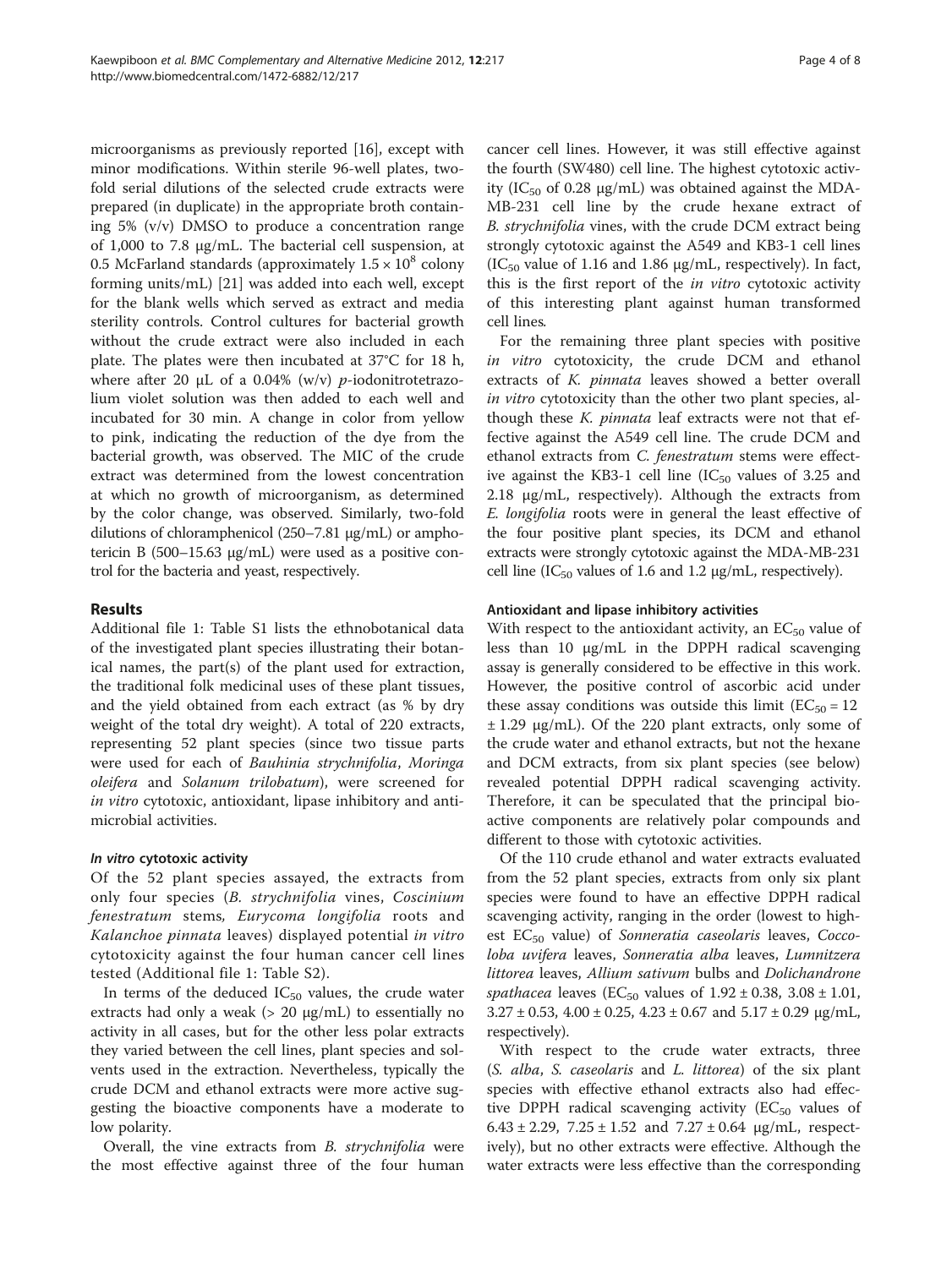ethanolic ones, it should be born in mind that these are derived from sequential (ethanol before water), potentially non-exhaustive extractions that will vary in their compositions and so it cannot be inferred that they represent different component(s) or specific activities.

With respect to the lipase inhibition, the crude ethanol extract from C. fenestratum was the only one found to display effective activity. Nevertheless, this was weak (IC<sub>50</sub> value of  $160 \pm 0.02$  µg/mL), compared to that for the positive control of Orlistat (IC<sub>50</sub> value of  $9.25 \pm$ 1.25 μg/mL).

# Antimicrobial activity

Using the disc-diffusion assay and taking an inhibition zone of ≥10 mm diameter as the indication of a strong antimicrobial activity [\[22\]](#page-7-0), from the 110 crude ethanol and water extracts screened from 52 plant species, those from only four plant species were found to exhibit a strong antimicrobial activity (Additional file [1:](#page-6-0) Table S3). The ethanol extracts of C. fenestratum stems showed the broadest range of activity, inhibiting all of the three tested Gram-positive bacteria (S. aureus, B. subtilis and M. luteus), and one (E. coli) of the two Gram-negative bacteria as well as the yeast strain (C. albicans). However, the crude ethanol extract from Anacardium occidentale leaves and S. caseolaris leaves were also effective against E. coli.

For the aqueous extracts, that from S. alba leaves was found to inhibit one (M. luteus) of the three tested Gram-positive bacteria, both tested Gram-negative bacteria (E. coli and P. aeruginosa) and the yeast strain (C. albicans), whilst that from S. caseolaris leaves could inhibit E. coli and C. albicans. The extracts from A. occidentale leaves, therefore, appeared to potentially be specific for Gram-negative bacteria.

To obtain the MIC of the crude extracts, the broth micro-dilution assay was utilized to screen those crude water and ethanol extracts that were positive by the disc-diffusion assay. The results (Additional file [1](#page-6-0): Table S3) showed that the crude ethanol extract of C. fenestratum stems inhibited the three tested Grampositive and one  $(E. \; coli)$  of the two tested Gram-negative bacteria strains plus C. albicans equally and effectively (MIC values of 500 μg/mL), whilst the only other extract to be active against Gram-positive bacteria (water extract of S. alba on M. luteus) also had a MIC value of 500 μg/ mL. However, a lower MIC was obtained against the Gram-negative bacteria P. aeruginosa and the yeast C. albicans from the aqueous extracts of S. alba and S. caseolaris (125 μg/mL). These MIC values are typically higher than those for the positive control of chloramphenicol for bacteria (MIC of  $\sim$ 8 to 32 μg/mL, except for *P. aerugi*nosa at 125 μg/mL) but broadly comparable to that for amphotericin B for the yeast (MIC of 250 μg/mL). However, these crude extracts are likely to contain many non-bioactive compounds (in mass) and so the actual specific activities after enrichment would potentially be higher.

# **Discussion**

# In vitro cytotoxic activity

According to the United States National Cancer Institute plant screening program, a plant extract is generally considered to have an active cytotoxicity effect if the IC<sub>50</sub> value following incubation between 48 to 72 h, is 20 μg/mL or less  $[23]$ .

The relevant tissue(s) (in terms of the tissue(s) used in folk medicine) from 52 species of medicinal plants in Thailand were screened as their crude hexane, DCM, ethanol and water extracts for *in vitro* cytotoxic activity against four human transformed (cancer) cell lines. The highest cytotoxic activity was obtained from the crude hexane extract obtained from the vines (but not leaves) of B. strychnifolia against the MDA-MB-231 cell line. Moreover, this extract also had potential strong activity against the KB3-1 cell line, whilst the crude DCM extract exhibited cytotoxic activity against the A549 and KB3-1 cell lines. From the results, the derived  $IC_{50}$ values for the crude hexane and DCM extracts from the vines of B. strychnifolia are not that different on each cell line from the respective positive controls (etoposide, doxorubicin, vinblastine and oxaliplatin). Assuming no strong synergy among all components in the extract, it can be implied that the bioactive component(s) in these fractions could be far more potent than the standard reference drugs and so merits their enrichment and further characterization.

Clinically, B. strychnifolia has been applied for the treatment of human food poisoning diarrhea [[24\]](#page-7-0) and also in 2011 as an anti-HIV-1 agent [\[25\]](#page-7-0). Nevertheless, the antitumor activity has never been reported. As a consequence, this work appears to be the first report on the antitumor activity of B. strychnifolia.

The crude DCM extract of C. fenestratum showed in vitro cytotoxicity against the KB3-1 cell line, which is consistent with the reported antiproliferative activity against the human colorectal carcinoma (HCT-116) cell line [\[26](#page-7-0)], where it apparently induces expression of the peroxisome proliferator-activated receptor γ and pro-apoptotic genes.

The crude DCM and ethanol extracts of *E. longifolia* roots exhibited cytotoxic activity against the MDA-MB-231 cancer cell line, which has been reported previously on the human breast cancer cell line MCF-7 where the inhibition was linked to the induction of apoptotic cell death [\[27,28](#page-7-0)]. In addition, from nearly 65 compounds isolated from the roots of *E. longifolia*, eight were found to demonstrate strong cytotoxicity towards the human lung cancer (A549) cell line and some of these were also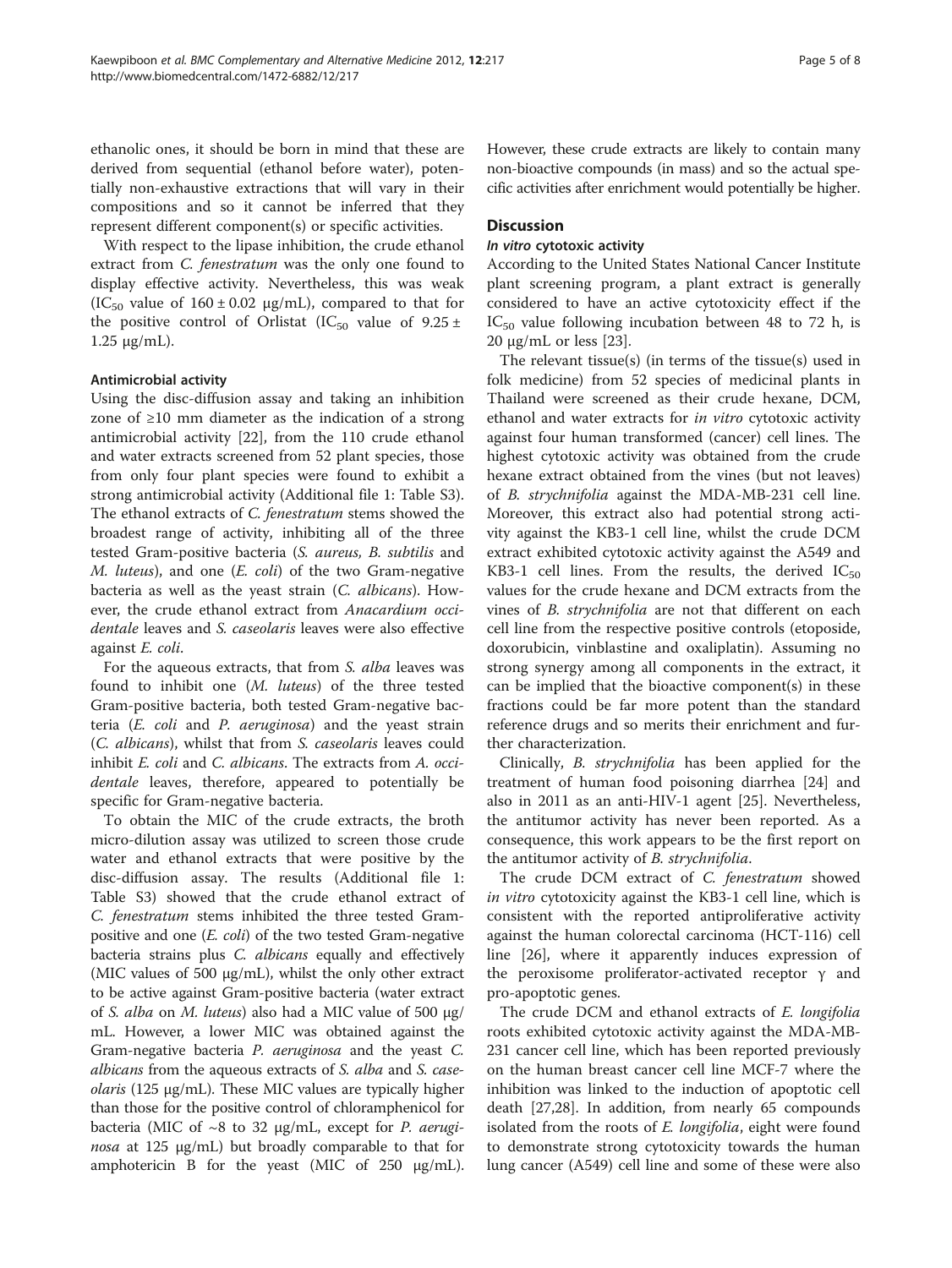strongly cytotoxic against the MCF-7 cell line [\[29](#page-7-0)]. Thus, it appears that the crude alcohol extracts from E. longifolia roots may exhibit a preferential or specific cytotoxicity against breast cancer.

The bufadienolide isolated from the methanol extract of K. pinnata has been reported to be a potential cancer chemotherapeutic agent since it inhibits the tumor promoting activity of Epstein-Barr Virus [[30\]](#page-7-0). Here, we found that the crude ethanol extract from the leaves of this plant inhibited the growth of the KB3-1 cell line, which was developed from human papilloma virus infected cells. Hence, it is possible that the ethanol extracts affect the regulation of some viral proteins that control cell division.

Overall, the crude hexane and DCM extracts were more active than the corresponding aqueous and ethanol ones, suggesting that the active compound(s) against the cell lines in these plants are of low polarity. In addition, as mentioned before, since these are crude extracts and may contain many non-active components then the  $IC_{50}$ values reported here may in fact be far higher than those of the actual bioactive component(s) in the extracts, assuming no strong synergy between different components. Therefore, these results support that the bioactivityguided enrichment of these fractions is merited.

# Antioxidant and lipase inhibitory activity

With respect to the antioxidant activity, the crude ethanol and water extracts from only six of the 52 investigated plants showed any effective free radical scavenging activity in the DPPH assay when compared to that of the ascorbic acid reference standard. The hexane and DCM extracts did not exert any detectable antioxidant activity in this study. This result is similar to the study on Fenugreek seeds (Trigonella foenum-graecum) which showed that the highest antioxidant activity was found in the ethanol and methanol extracts followed by the aqueous extract with only low activities in the hexane and DCM extracts [\[31](#page-7-0)]. Moreover, most of the 52 plants investigated in this study naturally occur (and were obtained from) within mangrove forest areas, which are typically rich sources of phenolic compounds, such as flavonoids [[32\]](#page-7-0), to protect the plants from UV radiation [[33,34\]](#page-7-0). As a matter of fact, a linear relationship between the flavonoid content and the antioxidant activity has already been reported [[35\]](#page-7-0).

With respect to the lipase inhibitory activity, only the crude ethanol and water extracts were evaluated. The low polarity compounds including the natural lipids in the tissue(s) could be extracted by hexane and DCM at sufficiently high concentrations as to interfere in the assay by acting as alternative but unquantified substrates for the lipase providing false positives and potentially masking genuine weak and moderate positives. However,

all but one of the 110 water and ethanol extracts were found to be inactive. The exception was the ethanol extract from C. fenestratum stems that exhibited a weak lipase inhibitory activity (IC $_{50}$  value of 160  $\mu$ g/mL) that had a 17.3-fold lower  $IC_{50}$  value than that for Orlistat, a known lipase inhibitor. Nevertheless, it is a crude extract, and so the actual  $IC_{50}$  of the active component(s) may be significantly higher. The lipase inhibitory activity from this plant (the first report) gives a suggestion of the potential to screen for novel plant compounds with anti-lipase activity. These may be of clinical dietary use in countering the problems of human obesity. Thus, it may be interesting for further studies to fractionate the crude hexane and DCM extracts to remove the natural lipid content and screen the other fractions for anti-lipase activity.

#### Antimicrobial activity

Unfortunately, the crude hexane and DCM extracts, although soluble in DMSO were not soluble in the 5%  $(v/v)$ DMSO-nutrient broth media used for the broth microdilution assay, where higher DMSO levels are themselves inhibitory in the assay. Therefore, only the 110 crude ethanol and water extracts were screened for antimicrobial activity. Significant antimicrobial activities (inhibition zones  $\geq 10$  mm) were obtained from the extracts of only four plant species, with MIC values of  $\leq 500$  µg/mL (as determined by subsequent broth assays).

Of the four plants with antimicrobial activity, the crude ethanol extract of C. fenestratum stems displayed a broad range of antimicrobial effects against all tested microorganisms except P. aeruginosa. Moreover, it has been previously reported to inhibit the growth of Propionibacterium acnes and Staphylococcus epidermidis [[36\]](#page-7-0), whereas the methanol extract of this plant was reported to inhibit the growth of S. aureus, B. subtilis and E. coli [[37](#page-7-0)].

The aqueous extract from the leaves of S. alba displayed an antimicrobial activity against both tested Gram-negative bacteria  $(E. \text{ coli}$  and  $P. \text{ aeruginosa}$ , one  $(M. \text{ luteus})$  of the three tested Gram-positive bacteria (M. luteus), and the yeast *C. albicans*. In agreement with this is that both the methanol and ethyl acetate extracts have been reported to have antimicrobial activity against Gram-positive (*Bacil*lus cereus and S. aureus) and Gram-negative (E. coli) bac-teria [\[38](#page-7-0)], but the inhibition activity against *P. aeruginosa* and *C. albicans* is newly reported here.

Although the results of this work are consistent with those reported by Tao et al. [[39](#page-7-0)] in that the ethanol extract of *S. caseolaris* had no antimicrobial activity against B. subtilis, S. aureus, P. aeruginosa and E. coli, our ethanol extract did inhibit the growth of E. coli. In addition, we found that the crude water extract of S. caseolaris leaves could inhibit the growth of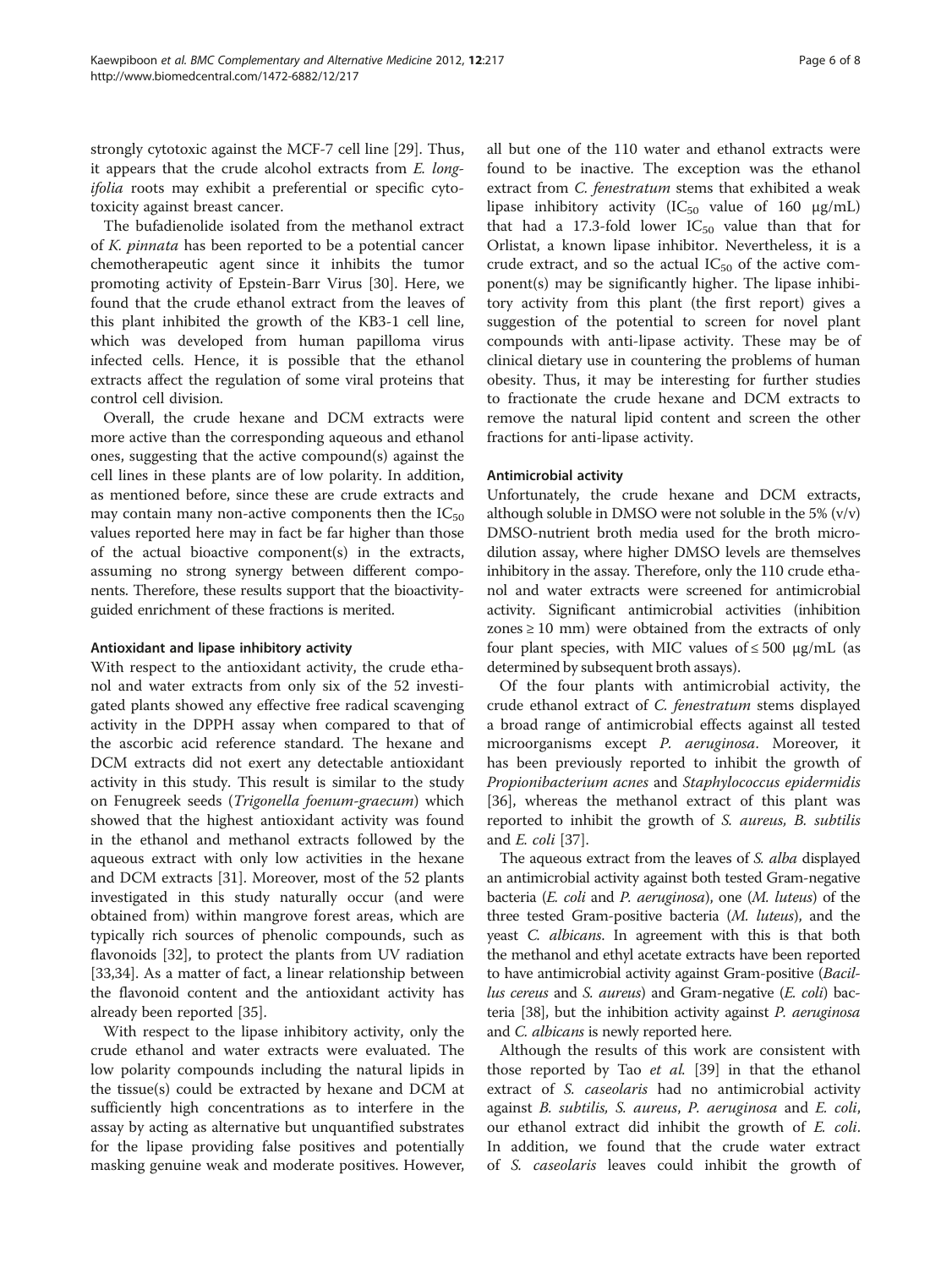<span id="page-6-0"></span>Finally, the ethanol extract from the leaves of A. occidentale demonstrated antimicrobial activity against E. coli and P. aeruginosa, which is similar to that previously reported [\[41](#page-7-0)-[43](#page-7-0)], but is in contrast with the previous report that the ethanol extract of this plant's leaves also inhibited M. luteus, S. aureus and B. subtilis [\[41,42](#page-7-0)], which was not observed in the present study.

Overall, the ethanol and aqueous extracts exhibited potential antimicrobial activity and merit further bioactivity guided fractionation to obtain the bioactive component(s). However, since the crude hexane and DCM extracts could not be screened, their initial fractionation and assay for antimicrobial activity may be of value, with further bioactivity guided fractionation as required.

# Conclusion

The in vitro cytotoxic, antioxidant, lipase inhibitory and antimicrobial activities of 52 species of Thai medicinal plants were studied using the tissue source(s) that are used in traditional folk medicine. The crude hexane extract from the vines of B. strychnifolia was found to exert a strong in vitro cytotoxic activity against human cancer cell lines and certainly merits further enrichment to isolate the potentially promising bioactive component (s). This work provides the basic data base of selected Thai medicinal plants species that can be used to identify potential novel bioactive compounds for pharmacological and phytochemical investigations. However, the other parts of each plant may not be used in folk medicine for reasons other than a lack of bioactive compound(s), such as digestibility, taste or presence of other deleterious components, and so the other tissues of positive plants should be screened. Regardless, the simple approach of using the knowledge of folk medicine as a first guide to select plants for pharmacological screening appears validated, although it should be extended to include not only the other tissue parts of positive plants, but also close phylogenetic relatives and cultivars.

# Additional file

[Additional file 1:](http://www.biomedcentral.com/content/supplementary/1472-6882-12-217-S1.doc) Table S1. Ethnobotanical data and percent yield of the investigated Thai plant extracts. **S2** In vitro cytotoxic activity of crude extracts against human cancer cell lines. **S3** In vitro antimicrobial activity and minimal inhibitory concentrations (MIC) of the investigated crude extracts.

#### Abbreviations

CM: Complete media; DCM: Dichloromethane; DMSO: Dimethyl sulfoxide; DPPH: 2,2-diphenyl-1-picryhydrazyl; EC<sub>50</sub>: Half maximal effective

concentration; FBS: Fetal bovine serum; IC<sub>50</sub>: Half maximal inhibitory concentration; MIC: Minimum inhibitory concentration; MTT: 3-(4,5 dimethylthiazol-2-yl)-2,5-diphenyltetrazolium bromine; p-NPL: paranitrophenyllaurate; PPL: Porcine pancreatic lipase; SD: Standard deviation.

#### Competing interests

The authors declare that they have no competing interests.

#### Authors' contributions

This is the original work of the authors and the manuscript was not previously submitted to BITE. All authors are aware of, and accept responsibility for, the manuscript. Conceived and designed the experiments: CK, PW, PP, TY, WA. Performed the experiments: CK. Analyzed the data: CK, PW, PP, TY, WA. Contribute reagents, materials, analysis tools: KL, CS, PW, PP, JS, WA. Wrote the paper: CK, PW, TY, WA. All authors read and approved the final manuscript.

#### Acknowledgements

The authors would like to thank Dr. Robert Butcher for the proofreading. Anonymous referees whose comments improved the manuscript. Sincere appreciation is extended to the Metropolitan Electricity Authority for identification and provision of the studied plants. Funding is acknowledged from the Office of the Higher Education Commission, Thailand, under the Strategic Scholarships Fellowships Frontier Research Networks (Specific for Southern region) for the Join PhD Program Thai Doctoral degree program; a CHE-SSR-Ph.D. SW Scholarship to CK; the Research Strategic Plan (A1B1) grants RES-A1B1-NS-03 to PW and RES-A1B1-18 to WA; and the Faculty of Science, Chulalongkorn University, Research Fund.

#### Author details

<sup>1</sup> Program in Biotechnology, Faculty of Science, Chulalongkorn University, Phayathai Road, Bangkok 10330, Thailand. <sup>2</sup>Laboratory of Biochemistry, Chulabhorn Research Institute, Vibhavadee Road, Bangkok 10210, Thailand. <sup>3</sup>Department of Biochemistry, Faculty of Science, Chulalongkorn University, Phayathai Road, Bangkok 10330, Thailand. <sup>4</sup>Department of Chemistry, Faculty of Science, Chulalongkorn University, Phayathai Road, Bangkok 10330, Thailand. <sup>5</sup>Department of Microbiology, Faculty of Science, Chulalongkorn University, Phayathai Road, Bangkok 10330, Thailand.

#### Received: 20 July 2012 Accepted: 4 November 2012 Published: 13 November 2012

#### References

- 1. Stevigny C, Bailly C, Quetin-Leclercq J: Cytotoxic and antitumor potentialities of aporphinoid alkaloids. Curr Med Chem Anticancer Agents 2005, 5:173–182.
- 2. Tang J, Feng Y, Tsao S, Wang N, Curtain R, Wang Y: Berberine and Coptidis Rhizoma as novel antineoplastic agents: A review of traditional use and biomedical investigations. *J Ethnopharmacol* 2009, 126:5-17.
- 3. Wungsintaweekul B, Umehara K, Miyase T, Noguchi H: Estrogenic and anti-estrogenic compounds from the Thai medicinal plant, Smilax corbularia (Smilacaceae). Phytochemistry 2011, 72:495–502.
- 4. Nadeem M, Rikhari HC, Kumar A, Palni LMS, Nandi SK: Taxol content in the bark of Himalayan Yew in relation to tree age and sex. Phytochemistry 2002, 60:627–631.
- 5. Anushia C, Sampathkumar P, Ramkumar L: Antibacterial and antioxidant activities in Cassia auriculata. Glob J Pharmacol 2009, 3:127–130.
- 6. Temkitthawon P, Viyoch J, Limpeanchob N, Pongamornkul W, Sirikul C, Kumpila A, Suwanborirux K, Ingkaninan K: Screening for phosphodiesterase inhibitory activity of Thai medicinal plants. J Ethanopharmacol 2008, 119:214–217.
- 7. Siriwatanametanon N, Fiebich BL, Efferth T, Prieto JM, Heinrich M: Traditionally used Thai medicinal plants: In vitro anti-inflammatory, anticancer and antioxidant activities. J Ethanopharmacol 2010, 130:196–207.
- 8. Farnsworth NR, Bunyapraphatsara N: Thai Medicinal Plant. Bangkok, Thailand: Recommended for primary health care system Prachachon Company; 1992.
- 9. Kaisoon O, Konczak I, Siriamornpun S: Potential health enhancing properties of edible flowers from Thailand. Food Res Int 2012, 46:563-571.
- 10. Tachakittirungrod S, Okonogi S, Chowwanapoonpohn S: Study on antioxidant activity of certain plants in Thailand: Mechanism of